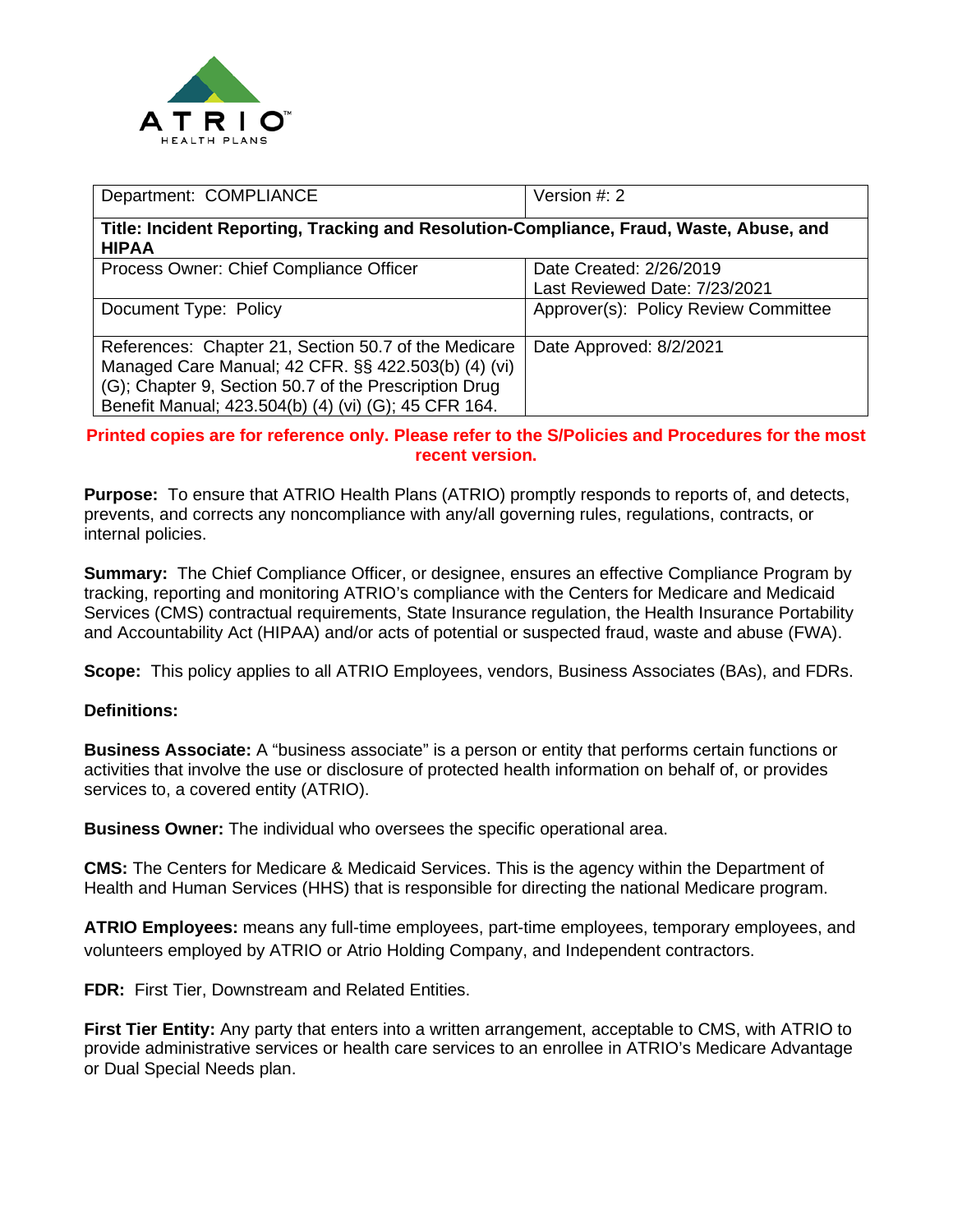**Downstream Entity:** Any party that enters into a written arrangement, acceptable to CMS, with persons or entities involved with the MA benefit or Part D benefit, below the level of the arrangement between ATRIO and a First Tier Entity. These written arrangements continue down to the level of the ultimate provider of both health and administrative services.

**Related Entity:** Any entity that is related to ATRIO by common ownership or control and: (a) performs some of ATRIO's management functions under contract or delegation; (b) furnishes services to Medicare enrollees under an oral or written agreement; or (c) leases real property or sells materials to ATRIO at a cost of more than \$2,500 during a contract period.

# **FWA:** Fraud, Waste and Abuse as defined in this section.

**Fraud:** Knowingly and willfully executing, or attempting to execute, a scheme or artifice to defraud any health care benefit program; or to obtain, by means of false or fraudulent pretenses, representations, or promises, any of the money or property owned by, or under the custody or control of, any health care benefit program.

**Waste:** Overutilization of services, or other practices that, directly or indirectly, result in unnecessary costs to the Medicare Program.

**Abuse:** Includes actions that may, directly or indirectly, result in unnecessary costs to the Medicare Program.

**HIPAA:** The Health Insurance Portability and Accountability Act that was passed by Congress in 1996. HIPAA mandates industry-wide standards for health care information on electronic billing and other processes and requires the protection and confidential handling of protected health information.

**HIPAA Security**: The HIPAA Security Rule establishes national standards to protect individuals' electronic personal health information that is created, received, used, or maintained by a covered entity. The Security Rule requires appropriate administrative, physical, and technical safeguards to ensure the confidentiality, integrity, and security of electronic protected health information.

**Non-compliance** is failure to adhere to any laws, regulations, CMS requirements, contractual requirements, company policies and procedures, and/or ATRIO's Code of Conduct. Noncompliance also means actions that may result in adverse impact to ATRIO members. Noncompliance includes but is not limited to:

- Members receiving untimely services or inaccurate plan information
- Inappropriate denial of benefits, services, medications
- Members being inappropriately held responsible for cost-sharing
- Failure to provide members access to due process (appeal)
- Failure to adhere to regulatory timeframes

Generally, a CAP will be required when an issue of non-compliance results in one or more of the following:

• Regulatory or Contractual violations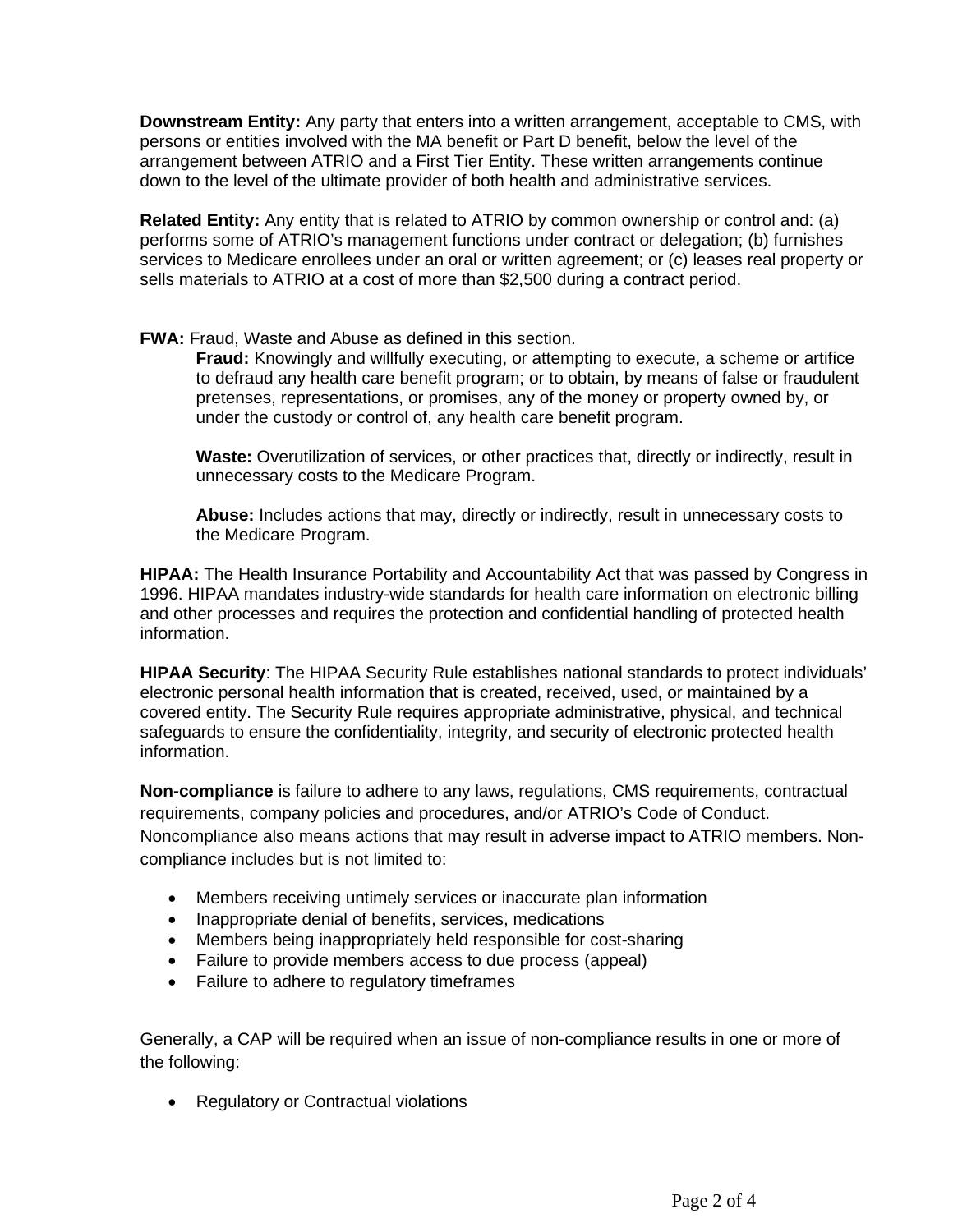- Measurable beneficiary/member harm (financial liability, inability to access drugs or benefits)
- Repetitive/systemic issues, rather than a one-time occurrence

Issues that fall outside of the above parameters should be documented and addressed by the applicable operational owner(s) in a Process Improvement Plan (PIP).

**Security Incident:** An attempted or successful unauthorized access, use, disclosure, modification, or destruction of information or interference with system operations in an information system.

# **Policy:**

Employees, BAs or FDRs are required to report (to Compliance) suspected, potential, or actual, fraud, waste and abuse (FWA) or noncompliance with any regulation or governing rules, including CMS and HIPAA.

ATRIO encourages members to report suspected, potential, or actual fraud, waste and abuse (FWA), noncompliance and HIPAA incidents by providing a variety of venues to do so. The venues include the compliance Hotline, calls to customer service, mailing complaints and online complaint form. All of these venues allow for anonymous submissions.

The Chief Compliance Officer may designate an individual to manage the incident reports. This includes, tracking and trending issues, gathering evidence if required, ensuring issues are addressed by Business Owners, escalating issues of ongoing noncompliance, and if appropriate, recommendations for a formal Corrective Action Plan and/or reporting to CMS Account Manager.

It is the Business Owners responsibility to maintain corrective action evidence and make it available to Compliance upon request.

All reported incidents are logged onto a Compliance Incident Tracking log, maintained by the Compliance Department. The Chief Compliance Officer or their designee logs and oversees the resolution of the incident.

# **Procedure:**

**Reporting:** When an ATRIO Employee, BA, vendor, or FDR detects or suspects an issue of noncompliance, FWA, or HIPAA non-compliance, they are required to report the incident to Compliance. The incident may be reported by completing an Incident Report (IR) form or through any media and may be reported anonymously.

If known, the report should include:

- The date the issue occurred:
- How it was identified;
- The date it was identified;
- A root cause analysis;
- How many members are affected; and
- Corrective Actions

**Compliance Review:** The Chief Compliance Officer or their designee will review all reported incidents of actual or suspected noncompliance and FWA received via phone, mail, email or in person to determine the validity and severity of the issue.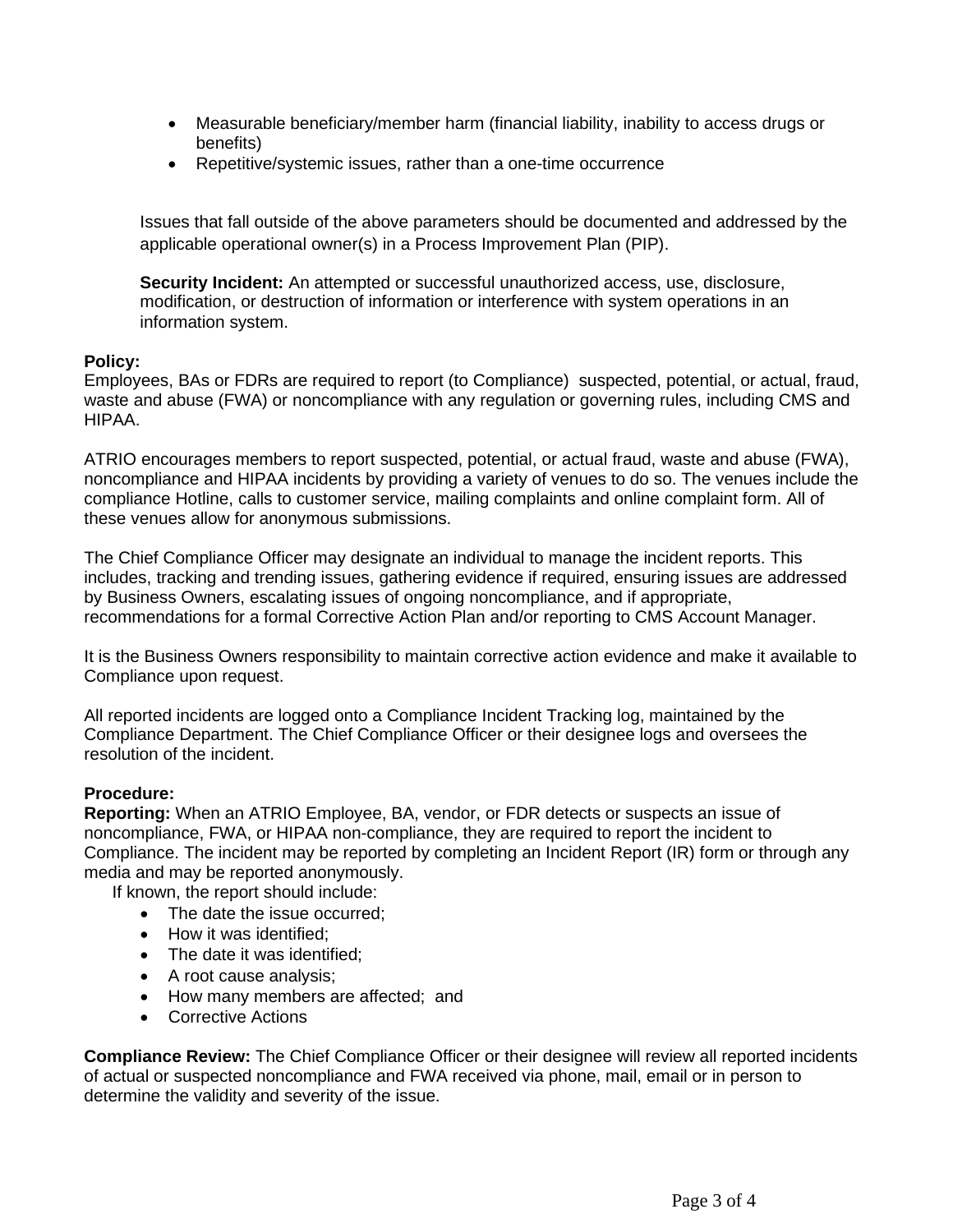- All reported incidents are logged onto a Compliance Incident Tracking log and tracked until the issue has been corrected.
- The investigation of the incident will be initiated as quickly as possible, but not later than 2 weeks after the date the potential noncompliance.
- FWA investigations that cannot be completed within 30 days of the date the potential FWA is identified, it should be forwarded to the I-MEDIC, regardless of whether or not the investigation is complete.

Review of each incident reported may include, but is not limited to, the following:

- Has this or similar issues been reported previously?
- Are the corrective actions appropriate to prevent future reoccurrences?
- Are the timelines for the corrective actions timely?
- Is there a member impact and if so, what type?
- Do we need a Beneficiary Impact Analysis?
- Does it require member notification?
- How was the issue identified and whether monitoring is in place?
- Is there additional monitoring that is needed?

The Chief Compliance Officer or their designee may seek assistance from internal and external subject matter experts such as physicians, pharmacists, business partners, coding experts, attorneys, law enforcement, and government integrity contractors.

At any point in the investigation, the Chief Compliance Officer or their designee may elect to suspend payments to a member or provider suspected of committing noncompliance or FWA. Payment for claims related to the incident under investigation may be held until the investigation is completed.

If a systemic deficiency, significant noncompliance with federal and state law or CMS guidance, actual or a high potential of member harm, or significant potential for regulatory fines or sanctions have been identified; Compliance may require a formal Corrective Action Plan (CAP).

- Reported to CMS Account Manager, if the issue is determined by the Chief Compliance Officer to be a significant issue of noncompliance;
- Referred to law enforcement and/or MEDIC(s), OIG, OCR, FCC, or a combination of these entities.

**Resolution:** The Chief Compliance Officer or the designee will track the actions identified and contact the Business Owner to ensure they have been completed. At times, the action dates may be changed, due to delays of completion. The designee will escalate the issue to the Chief Compliance Officer when there are concerns that the issue is not being addressed and noncompliance is continuing to occur.

If a Corrective Action Plan (CAP) is required, ATRIO staff will follow the process outlined in the CAP Work Instructions.

If a potential HIPAA breach has occurred, the issue should be reported to the Privacy Officer.

If overpayments or inappropriate payments are identified during the investigation Claims will be notified.

If there is reason to believe that a member or provider may have committed fraud or if serious quality of care are alleged, the Chief Compliance Officer or their designee may refer the case to regulatory agencies and/or law enforcement. Examples of agencies to which cases may be referred to include, but are not limited to: